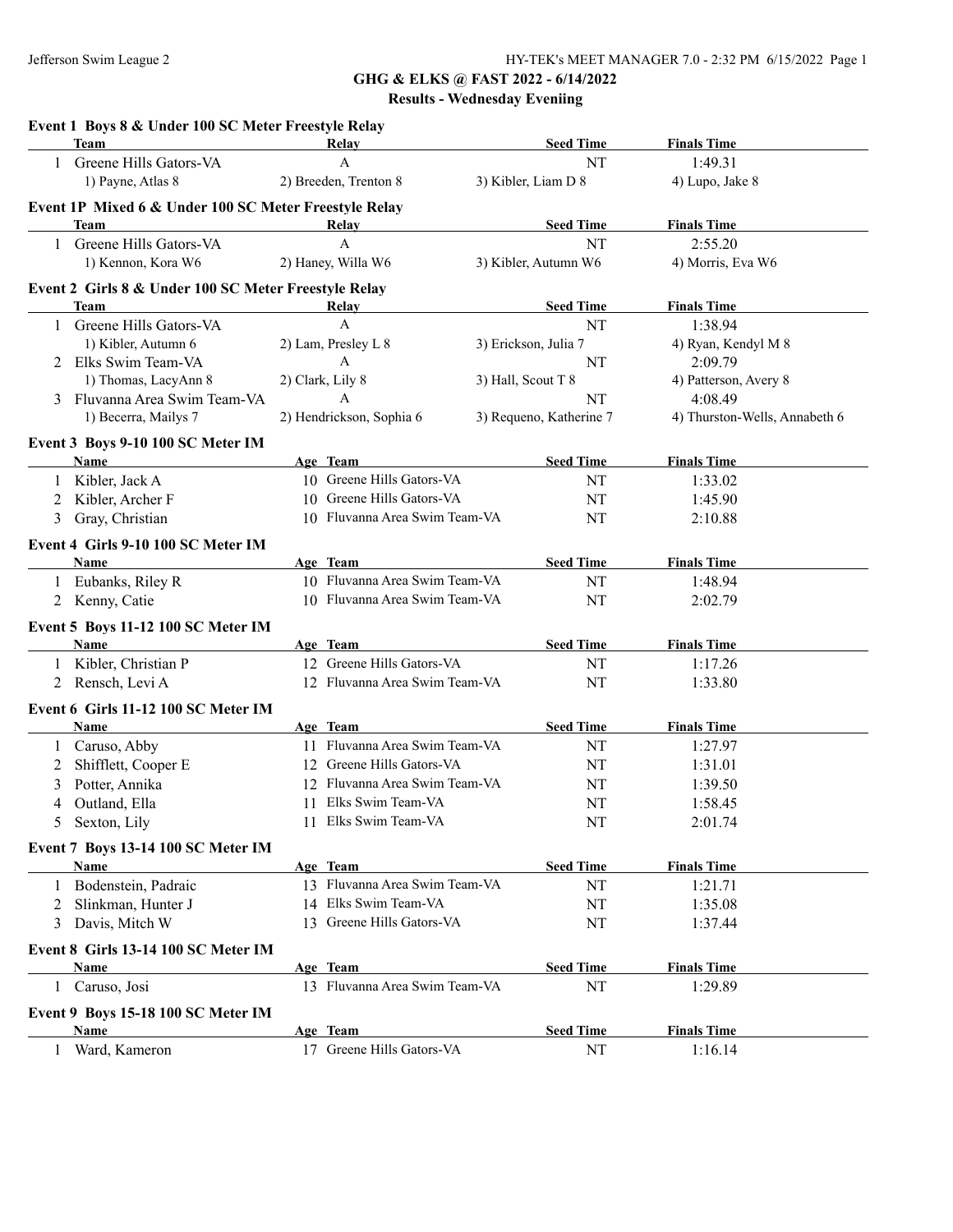# **(Event 9 Boys 15-18 100 SC Meter IM)**

|       | Name                                            |            | Age Team                      | <b>Seed Time</b> | <b>Finals Time</b> |  |
|-------|-------------------------------------------------|------------|-------------------------------|------------------|--------------------|--|
| 2     | Caruso, Anthony                                 |            | 17 Fluvanna Area Swim Team-VA | NT               | 1:16.86            |  |
| 3     | Davis, Tyler                                    |            | 16 Fluvanna Area Swim Team-VA | NT               | 1:17.81            |  |
| 4     | Lilly, Justin L                                 |            | 16 Elks Swim Team-VA          | NT               | 1:27.78            |  |
|       |                                                 |            |                               |                  |                    |  |
|       | Event 10 Girls 15-18 100 SC Meter IM            |            |                               |                  |                    |  |
|       | Name                                            |            | Age Team                      | <b>Seed Time</b> | <b>Finals Time</b> |  |
| 1     | Slinkman, Taylor R                              |            | 16 Elks Swim Team-VA          | NT               | 1:32.96            |  |
| 2     | Outland, Lily                                   |            | 15 Elks Swim Team-VA          | NT               | 1:34.45            |  |
| 3     | Hagan, Joey                                     |            | 18 Fluvanna Area Swim Team-VA | NT               | 1:36.09            |  |
|       | Event 21 Boys 8 & Under 25 SC Meter Freestyle   |            |                               |                  |                    |  |
|       | Name                                            |            | Age Team                      | <b>Seed Time</b> | <b>Finals Time</b> |  |
| 1     | Kibler, Liam D                                  |            | 8 Greene Hills Gators-VA      | NT               | 18.86              |  |
| 2     | Payne, Atlas                                    | 8          | Greene Hills Gators-VA        | NT               | 25.51              |  |
| 3     | Breeden, Trenton                                | 8          | Greene Hills Gators-VA        | NT               | x28.93             |  |
| 4     | Randolph, Kaiden                                | 8          | Elks Swim Team-VA             | NT               | 36.24              |  |
| 5     | Bascom, Ian                                     | 8          | Elks Swim Team-VA             | NT               | 38.83              |  |
|       | Kirtley, Bradley                                | 7          | Fluvanna Area Swim Team-VA    | NT               | 48.54              |  |
| 6     | Kibler, Kai                                     |            | 6 Greene Hills Gators-VA      | NT               | X1:02.09           |  |
| $---$ |                                                 |            |                               |                  |                    |  |
|       | Event 21P Boys 6 & Under 25 SC Meter Freestyle  |            |                               |                  |                    |  |
|       | Name                                            |            | Age Team                      | <b>Seed Time</b> | <b>Finals Time</b> |  |
| 1     | Kibler, Kai                                     |            | 6 Greene Hills Gators-VA      | NT               | 40.55              |  |
|       | Event 22 Girls 8 & Under 25 SC Meter Freestyle  |            |                               |                  |                    |  |
|       | Name                                            |            | Age Team                      | <b>Seed Time</b> | <b>Finals Time</b> |  |
| 1     | Ryan, Kendyl M                                  |            | Greene Hills Gators-VA        | NT               | 22.78              |  |
| 2     | Erickson, Julia                                 | 7          | Greene Hills Gators-VA        | NT               | 25.23              |  |
| 3     | Patterson, Avery                                | 8          | Elks Swim Team-VA             | NT               | 25.97              |  |
| 4     | Hall, Scout T                                   | 8          | Elks Swim Team-VA             | NT               | 29.47              |  |
|       |                                                 | 8          | Greene Hills Gators-VA        |                  |                    |  |
| 5     | Lam, Presley L                                  |            | Elks Swim Team-VA             | NT               | x30.67             |  |
| 6     | Clark, Lily                                     | 8          |                               | NT               | x35.65             |  |
| 7     | Thomas, LacyAnn                                 | 8          | Elks Swim Team-VA             | NT               | x40.14             |  |
| 8     | Becerra, Mailys                                 |            | Fluvanna Area Swim Team-VA    | NT               | 43.31              |  |
| 9     | Hendrickson, Sophia                             | 6          | Fluvanna Area Swim Team-VA    | NT               | 53.77              |  |
| 10    | Requeno, Katherine                              |            | Fluvanna Area Swim Team-VA    | NT               | x1:12.48           |  |
| 11    | Thurston-Wells, Annabeth                        |            | 6 Fluvanna Area Swim Team-VA  | NT               | x1:24.81           |  |
|       | Event 22P Girls 6 & Under 25 SC Meter Freestyle |            |                               |                  |                    |  |
|       | Name                                            | <u>Age</u> | <b>Team</b>                   | <b>Seed Time</b> | <b>Finals Time</b> |  |
|       | Kibler, Autumn                                  | 6          | Greene Hills Gators-VA        | NT               | 27.26              |  |
| 2     | Kennon, Kora                                    | 6          | Greene Hills Gators-VA        | NT               | 32.12              |  |
| 3     | Morris, Eva                                     | 6          | Greene Hills Gators-VA        | NT               | x41.81             |  |
| 4     | Lupo, Annabelle                                 | 6          | Greene Hills Gators-VA        | NT               | x47.37             |  |
| 5     | Haney, Willa                                    | 6          | Greene Hills Gators-VA        | NT               | x48.78             |  |
| 6     | Good, Lillian                                   | 6          | Greene Hills Gators-VA        | NT               | x50.17             |  |
| 7     | Smoot, Kaya                                     | 5          | Elks Swim Team-VA             | NT               | 59.48              |  |
|       |                                                 |            |                               |                  |                    |  |
|       | Event 23 Boys 9-10 50 SC Meter Freestyle        |            |                               |                  |                    |  |
|       | <b>Name</b>                                     |            | Age Team                      | <b>Seed Time</b> | <b>Finals Time</b> |  |
| 1     | Birckhead, Jacob                                |            | 10 Fluvanna Area Swim Team-VA | NT               | 41.73              |  |
| 2     | Payne, Ezra                                     | 10         | Greene Hills Gators-VA        | NT               | 47.25              |  |
|       | Crawford, Randolph                              |            | 10 Fluvanna Area Swim Team-VA | NT               | 48.36              |  |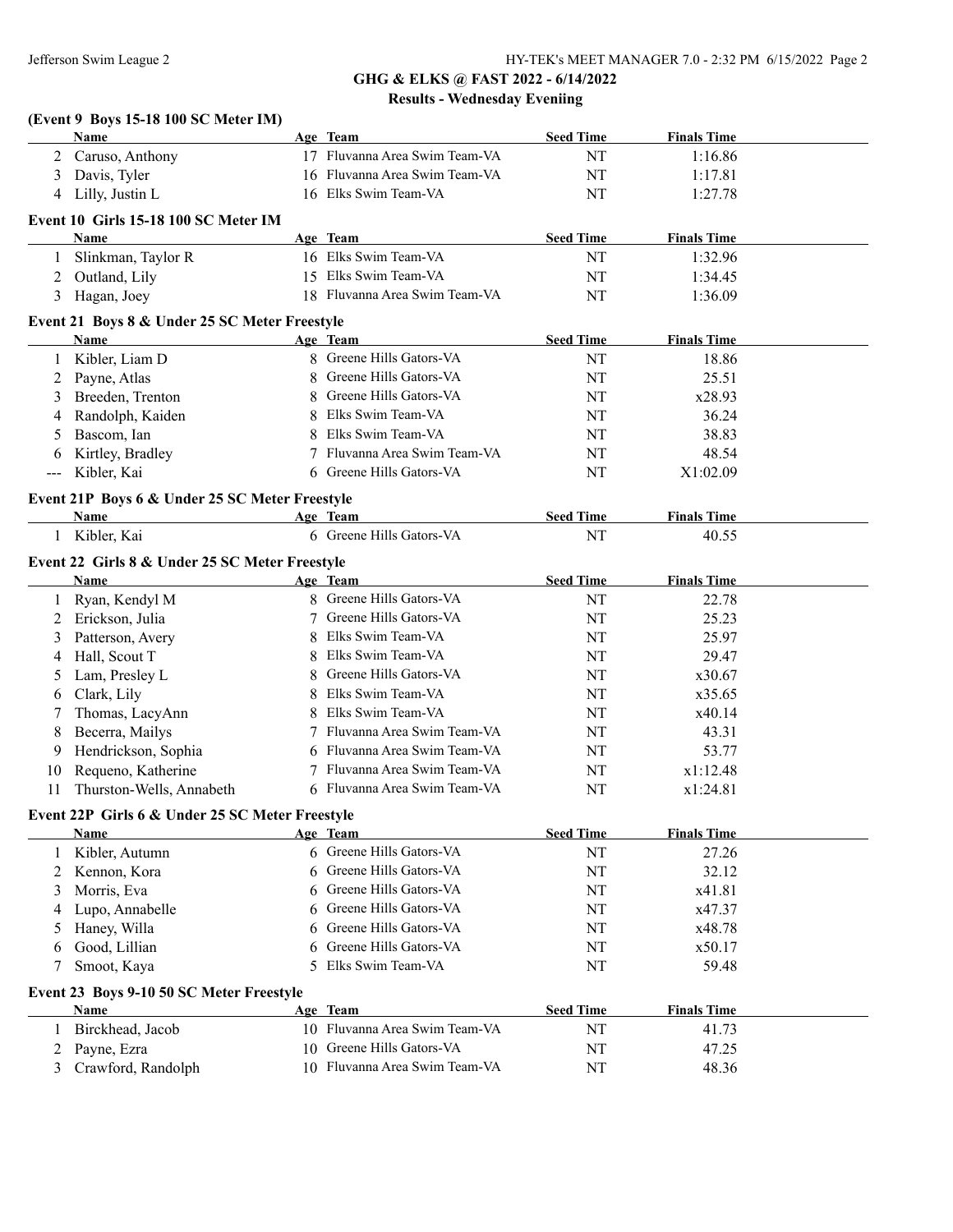#### **(Event 23 Boys 9-10 50 SC Meter Freestyle)**

| Name              | Age Team                  | <b>Seed Time</b> | <b>Finals Time</b> |
|-------------------|---------------------------|------------------|--------------------|
| Shaw, River       | 10 Elks Swim Team-VA      | NT               | 1:00.45            |
| Spencer, Landon   | 10 Greene Hills Gators-VA | NT               | 1:06.21            |
| Woods, Parker     | Greene Hills Gators-VA    | NT               | x1:43.43           |
| --- Liebler, Mark | Greene Hills Gators-VA    | NT               | DO                 |

#### **Event 24 Girls 9-10 50 SC Meter Freestyle**

|   | Name                  | Age Team                      | <b>Seed Time</b> | <b>Finals Time</b> |  |
|---|-----------------------|-------------------------------|------------------|--------------------|--|
|   | Slinkman, Charlotte L | 10 Elks Swim Team-VA          | NT               | 50.87              |  |
|   | 2 Yowell, Reagan      | 10 Fluvanna Area Swim Team-VA | NT               | 54.61              |  |
|   | 3 Birckhead, Ryann    | 9 Fluvanna Area Swim Team-VA  | NT               | 1:01.81            |  |
|   | 4 Shaw, Sunrise       | 9 Elks Swim Team-VA           | NT               | 1:02.26            |  |
|   | 5 Kibler, Cara L      | 9 Greene Hills Gators-VA      | NT               | 1:05.57            |  |
|   | 6 Fitch, Lola         | 10 Greene Hills Gators-VA     | NT               | 1:07.37            |  |
|   | 7 Brogan, Dakota      | 10 Elks Swim Team-VA          | NT               | x1:07.74           |  |
|   | 8 Requeno, Emily      | 10 Fluvanna Area Swim Team-VA | NT               | x1:08.03           |  |
| 9 | Haney, Lilly          | 9 Greene Hills Gators-VA      | NT               | x1:37.05           |  |

#### **Event 25 Boys 11-12 50 SC Meter Freestyle**

|    | Name              |     | Age Team                      | <b>Seed Time</b> | <b>Finals Time</b> |
|----|-------------------|-----|-------------------------------|------------------|--------------------|
|    | Morris, Wyatt L   |     | 12 Greene Hills Gators-VA     | NT               | 46.65              |
|    | 2 Woods, Edmund   |     | 12 Greene Hills Gators-VA     | NT               | 54.34              |
|    | 3 Handler, Josh   | 11. | Elks Swim Team-VA             | NT               | 56.66              |
|    | 4 Peters, Evan R  |     | 11 Greene Hills Gators-VA     | NT               | x58.82             |
|    | 5 Morris, Tripp L |     | 12 Greene Hills Gators-VA     | NT               | x1:01.18           |
|    | 6 Mayhew, Weston  |     | 11 Fluvanna Area Swim Team-VA | NT               | 1:04.15            |
|    | 7 Ray, Cooper C   | 11. | Greene Hills Gators-VA        | NT               | x1:13.50           |
| 8. | Arrington, Pace   |     | Greene Hills Gators-VA        | NT               | x1:13.60           |

#### **Event 26 Girls 11-12 50 SC Meter Freestyle**

|   | <b>Name</b>      | Age Team                      | <b>Seed Time</b> | <b>Finals Time</b> |  |
|---|------------------|-------------------------------|------------------|--------------------|--|
|   | Giunta, Emma     | Greene Hills Gators-VA        | NT               | 44.56              |  |
|   | Adcock, Parker N | 11 Elks Swim Team-VA          | NT               | 46.87              |  |
| 3 | Spencer, Chloe T | 12 Greene Hills Gators-VA     | NT               | 46.88              |  |
| 4 | Outland, Ella    | 11 Elks Swim Team-VA          | NT               | 47.11              |  |
|   | Sexton, Lily     | 11 Elks Swim Team-VA          | NT               | x48.89             |  |
|   | 6 Fry, Piper     | 11 Fluvanna Area Swim Team-VA | NT               | 53.01              |  |
|   | Bruce, Kylie     | Greene Hills Gators-VA        | NT               | x54.69             |  |
| 8 | Watkins, Emmy    | Fluvanna Area Swim Team-VA    | NT               | 55.45              |  |

#### **Event 27 Boys 13-14 50 SC Meter Freestyle**

| <b>Name</b>          | Age Team                      | <b>Seed Time</b> | <b>Finals Time</b> |
|----------------------|-------------------------------|------------------|--------------------|
| Slinkman, Hunter J   | 14 Elks Swim Team-VA          | NT               | 34.47              |
| 2 Ray, Tanner A      | 13 Greene Hills Gators-VA     | NT               | 35.53              |
| 3 Bryant, Austin H   | 14 Elks Swim Team-VA          | NT               | 42.11              |
| Spencer, Gavin J     | 13 Greene Hills Gators-VA     | NT               | 45.88              |
| Thurston-Wells, Levi | 13 Fluvanna Area Swim Team-VA | NT               | 49.50              |

#### **Event 28 Girls 13-14 50 SC Meter Freestyle**

| <b>Name</b>       | Age Team                      | <b>Seed Time</b> | <b>Finals Time</b> |
|-------------------|-------------------------------|------------------|--------------------|
| Yowell, Reese     | 13 Fluvanna Area Swim Team-VA | NΊ               | 33.12              |
| 2 Collier, Leanna | 13 Fluvanna Area Swim Team-VA | NT               | 36.29              |
| Lawson, Lizzie D  | 14 Greene Hills Gators-VA     | NT               | 37.17              |
| Peters, Ella J    | 14 Greene Hills Gators-VA     | NT               | 38.53              |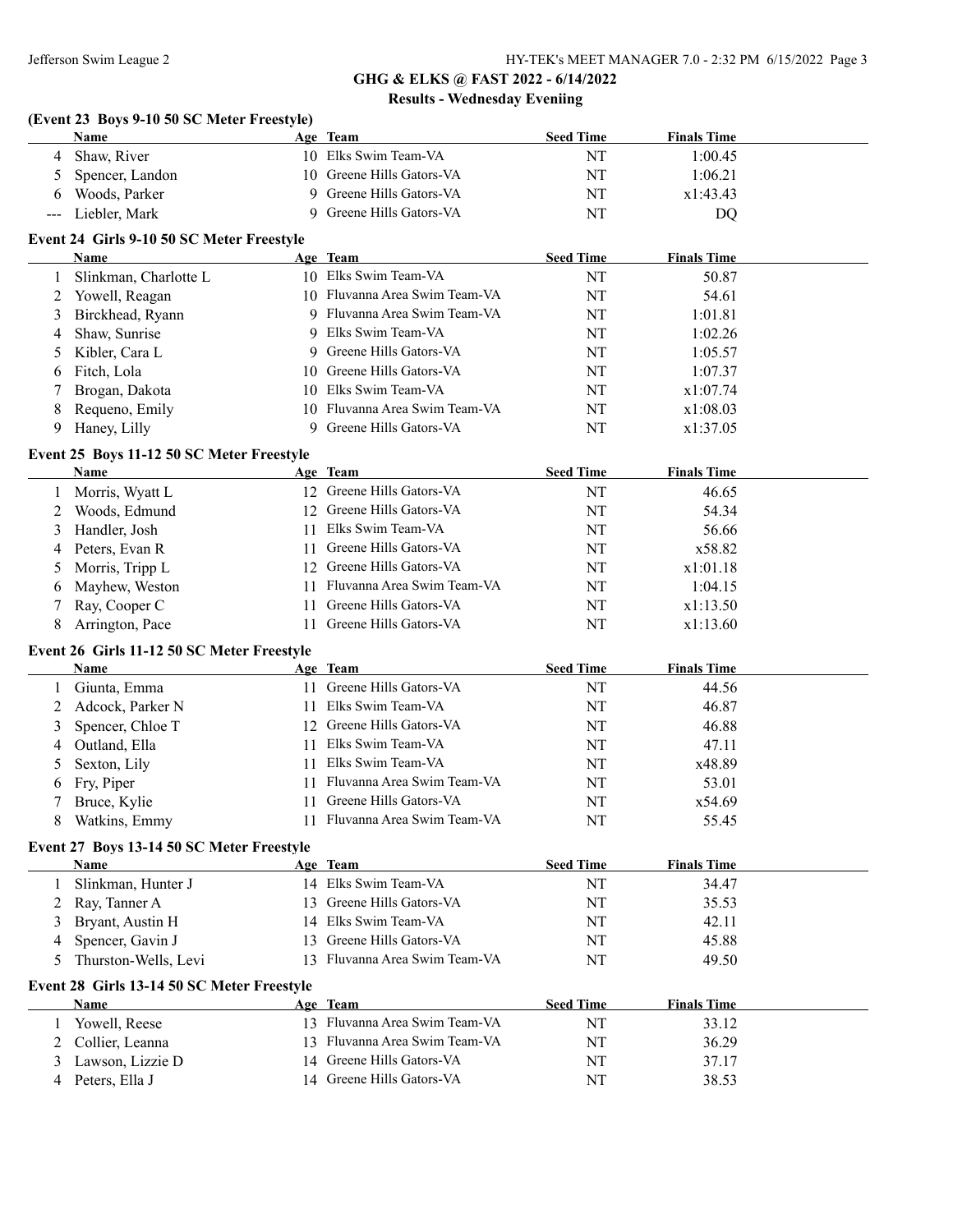|               | Name                                                       | Age Team                                              | <b>Seed Time</b>       | <b>Finals Time</b>          |  |
|---------------|------------------------------------------------------------|-------------------------------------------------------|------------------------|-----------------------------|--|
|               | 5 Morris, Lyla L                                           | 14 Greene Hills Gators-VA                             | NT                     | x41.27                      |  |
| 6             | Bunyea, Lily G                                             | 13 Greene Hills Gators-VA                             | NT                     | x42.03                      |  |
| 7             | Howard, Katelynn                                           | 14 Greene Hills Gators-VA                             | NT                     | x44.76                      |  |
|               | Event 29 Boys 15-18 50 SC Meter Freestyle                  |                                                       |                        |                             |  |
|               | Name                                                       | Age Team                                              | <b>Seed Time</b>       | <b>Finals Time</b>          |  |
| 1             | Hill, Adam                                                 | 16 Greene Hills Gators-VA                             | NT                     | 28.25                       |  |
| 2             | Shifflett, Tucker B                                        | 17 Greene Hills Gators-VA                             | NT                     | 28.69                       |  |
| 3             | Thurston-Wells, Jacob                                      | 15 Fluvanna Area Swim Team-VA                         | NT                     | 34.20                       |  |
| 4             | Sisson, Andrew                                             | 16 Greene Hills Gators-VA                             | NT                     | x36.70                      |  |
| 5             | Bunyea, Will M                                             | 18 Greene Hills Gators-VA                             | NT                     | x38.84                      |  |
| 6             | Tuck, Aiden                                                | 17 Elks Swim Team-VA                                  | NT                     | 42.53                       |  |
|               | Event 30 Girls 15-18 50 SC Meter Freestyle                 |                                                       |                        |                             |  |
|               | <b>Name</b>                                                | Age Team                                              | <b>Seed Time</b>       | <b>Finals Time</b>          |  |
| 1             | Hernandez, Laura                                           | 17 Fluvanna Area Swim Team-VA                         | NT                     | 34.26                       |  |
| 2             | Yowell, Riley                                              | 17 Fluvanna Area Swim Team-VA                         | NT                     | 34.78                       |  |
| 3             | Outland, Lily                                              | 15 Elks Swim Team-VA                                  | NT                     | 35.72                       |  |
| 4             | Roach, Hanna                                               | 17 Greene Hills Gators-VA                             | NT                     | 35.75                       |  |
| 5             | Ray, Emma M                                                | 15 Greene Hills Gators-VA                             | NT                     | 36.35                       |  |
| 6             | Collier, Lexi                                              | 16 Fluvanna Area Swim Team-VA                         | NT                     | x38.12                      |  |
| 7             | Alvarez, Jordan S                                          | 16 Greene Hills Gators-VA                             | NT                     | x39.19                      |  |
| 8             | Spencer, Samara D                                          | 16 Greene Hills Gators-VA                             | NT                     | x41.56                      |  |
| 9             | Morris, SaraB P                                            | 15 Greene Hills Gators-VA                             | NT                     | x44.09                      |  |
|               |                                                            |                                                       |                        |                             |  |
|               | Event 31 Boys 8 & Under 25 SC Meter Breaststroke<br>Name   | Age Team                                              | <b>Seed Time</b>       | <b>Finals Time</b>          |  |
|               | 1 Payne, Atlas                                             | 8 Greene Hills Gators-VA                              | NT                     | 36.62                       |  |
|               | Event 32 Girls 8 & Under 25 SC Meter Breaststroke          |                                                       |                        |                             |  |
|               | Name                                                       | Age Team                                              | <b>Seed Time</b>       | <b>Finals Time</b>          |  |
|               | 1 Kibler, Autumn                                           | 6 Greene Hills Gators-VA                              | NT                     | 42.61                       |  |
|               |                                                            |                                                       |                        |                             |  |
|               |                                                            |                                                       |                        |                             |  |
|               | Event 33 Boys 9-10 50 SC Meter Breaststroke<br><b>Name</b> | Age Team                                              | <b>Seed Time</b>       | <b>Finals Time</b>          |  |
|               |                                                            | 10 Greene Hills Gators-VA                             |                        |                             |  |
| 2             | Kibler, Archer F                                           | 10 Fluvanna Area Swim Team-VA                         | NT                     | 52.54                       |  |
|               | Crawford, Randolph                                         |                                                       | NT                     | 59.89                       |  |
| $\sim$ $\sim$ | Payne, Ezra<br>--- Liebler, Mark                           | 10 Greene Hills Gators-VA<br>9 Greene Hills Gators-VA | NT<br><b>NT</b>        | DQ<br>DQ                    |  |
|               |                                                            |                                                       |                        |                             |  |
|               | Event 34 Girls 9-10 50 SC Meter Breaststroke               |                                                       |                        |                             |  |
|               | Name                                                       | Age Team                                              | <b>Seed Time</b>       | <b>Finals Time</b>          |  |
| 1             | Slinkman, Charlotte L                                      | 10 Elks Swim Team-VA                                  | NT                     | 57.14                       |  |
| 2             | Ford, Madelyn                                              | 9 Fluvanna Area Swim Team-VA                          | NT                     | 1:04.03                     |  |
| 3             | Kenny, Catie                                               | 10 Fluvanna Area Swim Team-VA                         | NT                     | 1:06.34                     |  |
| $--$          | Kibler, Cara L                                             | 9 Greene Hills Gators-VA                              | NT                     | DQ                          |  |
|               | Event 35 Boys 11-12 50 SC Meter Breaststroke               |                                                       |                        |                             |  |
|               | Name                                                       | Age Team                                              | <b>Seed Time</b>       | <b>Finals Time</b>          |  |
|               | 1 Kibler, Christian P                                      | 12 Greene Hills Gators-VA                             | NT                     | 38.25                       |  |
|               | Event 36 Girls 11-12 50 SC Meter Breaststroke              |                                                       |                        |                             |  |
|               | <b>Name</b><br>1 Potter, Annika                            | Age Team<br>12 Fluvanna Area Swim Team-VA             | <b>Seed Time</b><br>NT | <b>Finals Time</b><br>48.86 |  |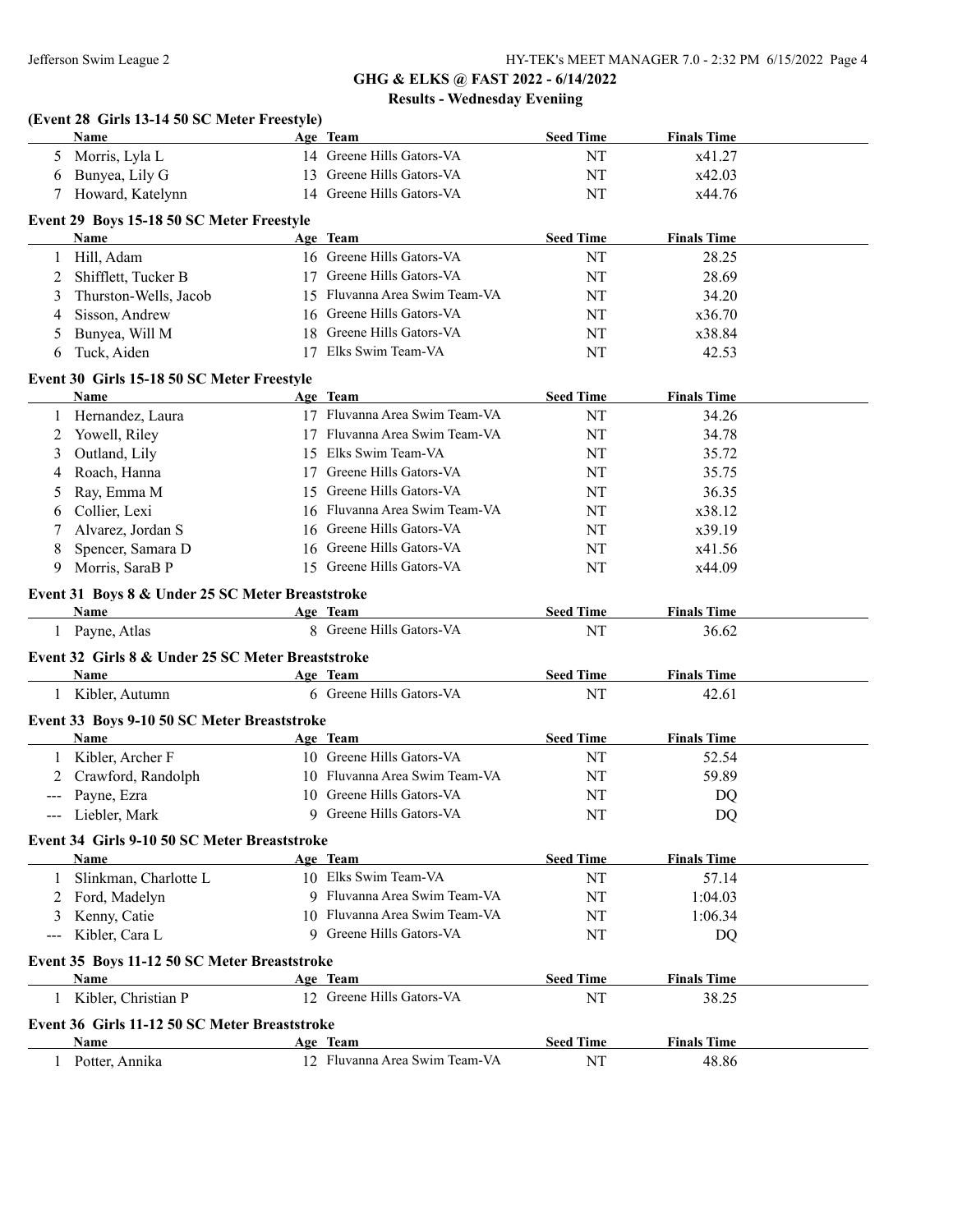|    | (Event 36 Girls 11-12 50 SC Meter Breaststroke)<br>Name |   | Age Team                      | <b>Seed Time</b> | <b>Finals Time</b> |  |
|----|---------------------------------------------------------|---|-------------------------------|------------------|--------------------|--|
|    | 2 Outland, Ella                                         |   | 11 Elks Swim Team-VA          | NT               | 59.56              |  |
| 3  | Adcock, Parker N                                        |   | 11 Elks Swim Team-VA          | NT               | 1:02.03            |  |
|    |                                                         |   | 11 Elks Swim Team-VA          | NT               | x1:04.78           |  |
| 4  | Sexton, Lily                                            |   | 11 Greene Hills Gators-VA     | NT               |                    |  |
| 5  | Bruce, Kylie                                            |   |                               |                  | 1:18.06            |  |
|    | Event 37 Boys 13-14 50 SC Meter Breaststroke            |   |                               |                  |                    |  |
|    | Name                                                    |   | Age Team                      | <b>Seed Time</b> | <b>Finals Time</b> |  |
|    | 1 Davis, Mitch W                                        |   | 13 Greene Hills Gators-VA     | NT               | 43.12              |  |
|    | --- Bryant, Austin H                                    |   | 14 Elks Swim Team-VA          | NT               | DQ                 |  |
|    | Event 38 Girls 13-14 50 SC Meter Breaststroke           |   |                               |                  |                    |  |
|    | Name                                                    |   | Age Team                      | <b>Seed Time</b> | <b>Finals Time</b> |  |
|    | 1 Caruso, Josi                                          |   | 13 Fluvanna Area Swim Team-VA | NT               | 46.23              |  |
|    | 2 Hernandez, Maya                                       |   | 13 Fluvanna Area Swim Team-VA | NT               | 48.75              |  |
|    | Event 39 Boys 15-18 50 SC Meter Breaststroke            |   |                               |                  |                    |  |
|    | Name                                                    |   | Age Team                      | <b>Seed Time</b> | <b>Finals Time</b> |  |
|    | Shifflett, Tucker B                                     |   | 17 Greene Hills Gators-VA     | NT               | 42.00              |  |
|    | 2 Lilly, Justin L                                       |   | 16 Elks Swim Team-VA          | NT               | 43.34              |  |
| 3  | Thurston-Wells, Jacob                                   |   | 15 Fluvanna Area Swim Team-VA | NT               | 46.46              |  |
|    | 4 Tuck, Aiden                                           |   | 17 Elks Swim Team-VA          | NT               | 1:02.72            |  |
|    | Event 40 Girls 15-18 50 SC Meter Breaststroke           |   |                               |                  |                    |  |
|    | Name                                                    |   | Age Team                      | <b>Seed Time</b> | <b>Finals Time</b> |  |
| 1  | Davis, Lillie G                                         |   | 16 Greene Hills Gators-VA     | NT               | 48.47              |  |
| 2  | Hagan, Joey                                             |   | 18 Fluvanna Area Swim Team-VA | NT               | 49.73              |  |
| 3  | Ray, Emma M                                             |   | 15 Greene Hills Gators-VA     | NT               | 50.81              |  |
|    | 4 Spencer, Samara D                                     |   | 16 Greene Hills Gators-VA     | NT               | x56.45             |  |
|    |                                                         |   |                               |                  |                    |  |
|    | Event 41 Boys 8 & Under 25 SC Meter Backstroke<br>Name  |   | Age Team                      | <b>Seed Time</b> | <b>Finals Time</b> |  |
|    | Breeden, Trenton                                        |   | 8 Greene Hills Gators-VA      | NT               | 35.66              |  |
|    |                                                         |   | 8 Elks Swim Team-VA           | NT               | 43.87              |  |
| 2  | Randolph, Kaiden                                        |   | Elks Swim Team-VA             | NT               |                    |  |
| 3  | Bascom, Ian                                             |   | 7 Fluvanna Area Swim Team-VA  | NT               | 48.18              |  |
| 4  | Kirtley, Bradley                                        |   |                               |                  | 54.81              |  |
|    | Event 41P Boys 6 & Under 25 SC Meter Backstroke         |   |                               |                  |                    |  |
|    | <b>Name</b>                                             |   | Age Team                      | <b>Seed Time</b> | <b>Finals Time</b> |  |
|    | 1 Kibler, Kai                                           |   | 6 Greene Hills Gators-VA      | NT               | 49.81              |  |
|    | Event 42 Girls 8 & Under 25 SC Meter Backstroke         |   |                               |                  |                    |  |
|    | Name                                                    |   | Age Team                      | <b>Seed Time</b> | <b>Finals Time</b> |  |
| 1  | Hall, Scout T                                           |   | 8 Elks Swim Team-VA           | NT               | 29.17              |  |
| 2  | Erickson, Julia                                         | 7 | Greene Hills Gators-VA        | NT               | 29.98              |  |
| 3  | Lam, Presley L                                          | 8 | Greene Hills Gators-VA        | NT               | 35.89              |  |
| 4  | Becerra, Mailys                                         | 7 | Fluvanna Area Swim Team-VA    | NT               | 38.42              |  |
| 5  | Patterson, Avery                                        | 8 | Elks Swim Team-VA             | NT               | 39.67              |  |
|    |                                                         |   | Fluvanna Area Swim Team-VA    | NT               | 42.59              |  |
| 6  | Hendrickson, Sophia                                     | 6 |                               |                  |                    |  |
| 7  | Clark, Lily                                             | 8 | Elks Swim Team-VA             | NT               | x43.92             |  |
| 8  | Thomas, LacyAnn                                         | 8 | Elks Swim Team-VA             | NT               | x44.85             |  |
| 9  | Thurston-Wells, Annabeth                                | 6 | Fluvanna Area Swim Team-VA    | NT               | x52.33             |  |
| 10 | Requeno, Katherine                                      | 7 | Fluvanna Area Swim Team-VA    | NT               | x57.11             |  |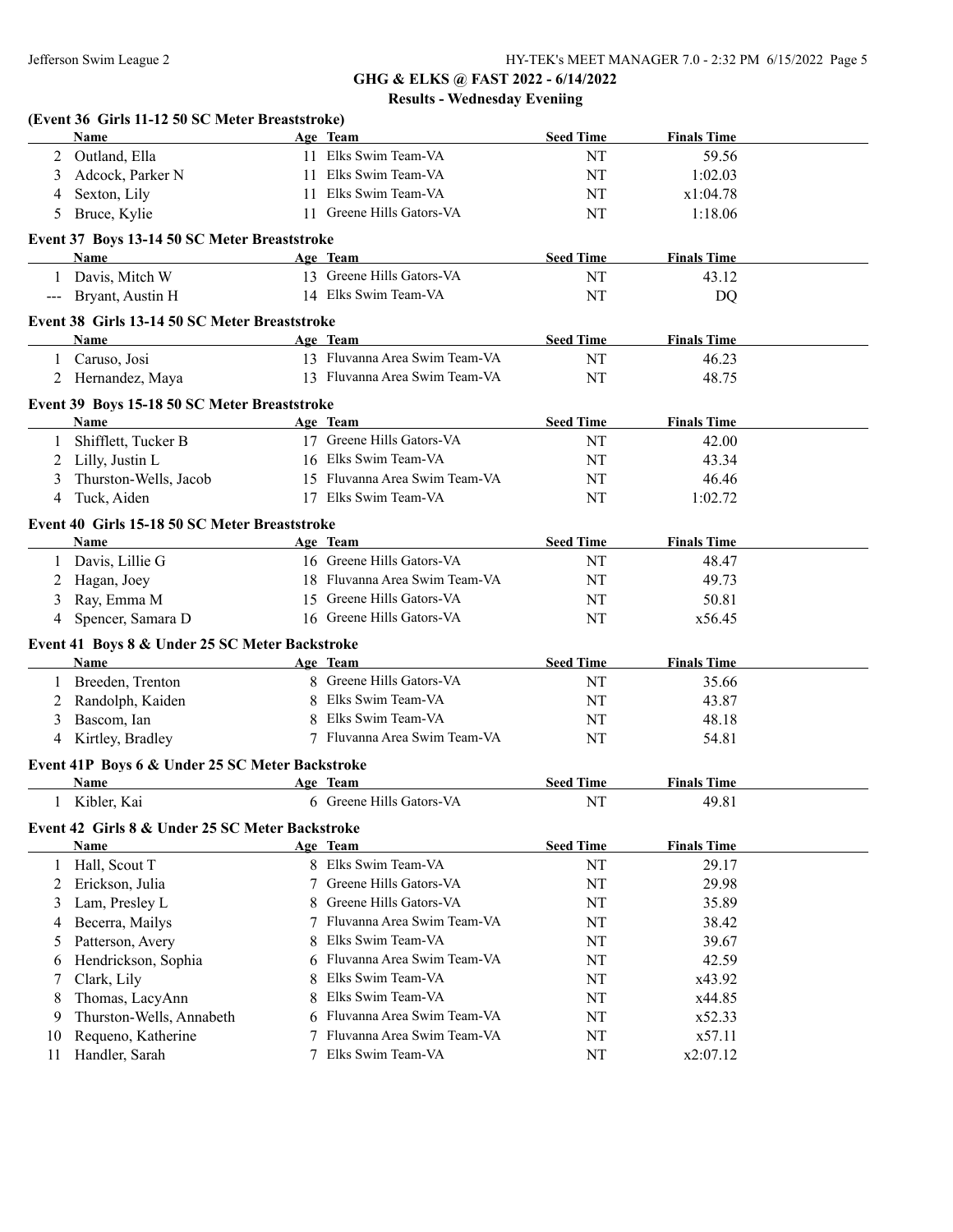|        | Event 42P Girls 6 & Under 25 SC Meter Backstroke   |    |                                                            |                        |                             |  |
|--------|----------------------------------------------------|----|------------------------------------------------------------|------------------------|-----------------------------|--|
|        | <b>Name</b>                                        |    | Age Team                                                   | <b>Seed Time</b>       | <b>Finals Time</b>          |  |
| 1      | Kennon, Kora                                       |    | 6 Greene Hills Gators-VA                                   | NT                     | 32.72                       |  |
| 2      | Morris, Eva                                        |    | 6 Greene Hills Gators-VA                                   | NT                     | 1:02.70                     |  |
|        | Event 43 Boys 9-10 50 SC Meter Backstroke          |    |                                                            |                        |                             |  |
|        | Name                                               |    | Age Team                                                   | <b>Seed Time</b>       | <b>Finals Time</b>          |  |
| 1      | Birckhead, Jacob                                   |    | 10 Fluvanna Area Swim Team-VA                              | NT                     | 51.15                       |  |
| 2      | Gray, Christian                                    |    | 10 Fluvanna Area Swim Team-VA                              | NT                     | 57.59                       |  |
| 3      | Spencer, Landon                                    |    | 10 Greene Hills Gators-VA                                  | NT                     | 1:24.26                     |  |
| 4      | Shaw, River                                        |    | 10 Elks Swim Team-VA                                       | NT                     | 1:29.97                     |  |
| 5      | Woods, Parker                                      |    | 9 Greene Hills Gators-VA                                   | NT                     | 1:44.16                     |  |
|        | Event 44 Girls 9-10 50 SC Meter Backstroke         |    |                                                            |                        |                             |  |
|        | Name                                               |    | Age Team                                                   | <b>Seed Time</b>       | <b>Finals Time</b>          |  |
| 1      | Ford, Madelyn                                      |    | 9 Fluvanna Area Swim Team-VA                               | NT                     | 56.03                       |  |
| 2      | Slinkman, Charlotte L                              |    | 10 Elks Swim Team-VA                                       | NT                     | 1:02.48                     |  |
| 3      | Yowell, Reagan                                     |    | 10 Fluvanna Area Swim Team-VA                              | NT                     | 1:06.18                     |  |
| 4      | Shaw, Sunrise                                      |    | 9 Elks Swim Team-VA                                        | NT                     | 1:06.71                     |  |
| 5      | Birckhead, Ryann                                   |    | 9 Fluvanna Area Swim Team-VA                               | NT                     | x1:11.97                    |  |
| 6      | Requeno, Emily                                     |    | 10 Fluvanna Area Swim Team-VA                              | NT                     | x1:13.51                    |  |
| 7      | Brogan, Dakota                                     |    | 10 Elks Swim Team-VA                                       | NT                     | x1:37.25                    |  |
|        | Event 45 Boys 11-12 50 SC Meter Backstroke         |    |                                                            |                        |                             |  |
|        | Name                                               |    | Age Team                                                   | <b>Seed Time</b>       | <b>Finals Time</b>          |  |
| 1      | Morris, Tripp L                                    |    | 12 Greene Hills Gators-VA                                  | NT                     | 1:01.56                     |  |
| 2      | Handler, Josh                                      |    | 11 Elks Swim Team-VA                                       | NT                     | 1:05.83                     |  |
| 3      | Woods, Edmund                                      |    | 12 Greene Hills Gators-VA                                  | NT                     | 1:08.09                     |  |
| 4      | Mayhew, Weston                                     |    | 11 Fluvanna Area Swim Team-VA                              | NT                     | 1:08.53                     |  |
| 5      | Peters, Evan R                                     |    | 11 Greene Hills Gators-VA                                  | NT                     | x1:16.62                    |  |
| 6      | Ray, Cooper C                                      | 11 | Greene Hills Gators-VA                                     | NT                     | x1:28.40                    |  |
|        | Event 46 Girls 11-12 50 SC Meter Backstroke        |    |                                                            |                        |                             |  |
|        | Name                                               |    | Age Team                                                   | <b>Seed Time</b>       | <b>Finals Time</b>          |  |
| 1      | Caruso, Abby                                       |    | 11 Fluvanna Area Swim Team-VA                              | NT                     | 39.19                       |  |
| 2      | Spencer, Chloe T                                   |    | 12 Greene Hills Gators-VA                                  | NT                     | 55.04                       |  |
| 3      | Giunta, Emma                                       |    | 11 Greene Hills Gators-VA                                  | NT                     | 57.70                       |  |
| 4      | Fry, Piper                                         | 11 | Fluvanna Area Swim Team-VA                                 | NT                     | 1:01.50                     |  |
| 5      | Adcock, Parker N                                   |    | 11 Elks Swim Team-VA                                       | NT                     | 1:05.25                     |  |
|        |                                                    |    |                                                            |                        |                             |  |
|        | Event 47 Boys 13-14 50 SC Meter Backstroke<br>Name |    | Age Team                                                   | <b>Seed Time</b>       | <b>Finals Time</b>          |  |
| 1      | Ray, Tanner A                                      |    | 13 Greene Hills Gators-VA                                  | NT                     | 52.37                       |  |
| 2      | Bryant, Austin H                                   |    | 14 Elks Swim Team-VA                                       | NT                     | 55.84                       |  |
|        |                                                    |    | 13 Greene Hills Gators-VA                                  |                        |                             |  |
| 3      | Spencer, Gavin J<br>Thurston-Wells, Levi           |    | 13 Fluvanna Area Swim Team-VA                              | NT<br>NT               | 57.30                       |  |
| ---    |                                                    |    |                                                            |                        | DQ                          |  |
|        | Event 48 Girls 13-14 50 SC Meter Backstroke        |    |                                                            |                        |                             |  |
| 1      | Name<br>Hernandez, Maya                            |    | Age Team<br>13 Fluvanna Area Swim Team-VA                  | <b>Seed Time</b><br>NT | <b>Finals Time</b><br>42.60 |  |
|        |                                                    |    | 13 Fluvanna Area Swim Team-VA                              |                        |                             |  |
| 2      | Yowell, Reese                                      |    |                                                            | NT                     | 44.20                       |  |
| 3      | Lawson, Lizzie D                                   |    | 14 Greene Hills Gators-VA                                  | NT                     | 44.69                       |  |
| 4      | Collier, Leanna                                    |    | 13 Fluvanna Area Swim Team-VA<br>14 Greene Hills Gators-VA | NT                     | x46.56<br>53.92             |  |
|        |                                                    |    |                                                            | NT                     |                             |  |
| 5<br>6 | Morris, Lyla L<br>Peters, Ella J                   |    | 14 Greene Hills Gators-VA                                  | NT                     | x55.48                      |  |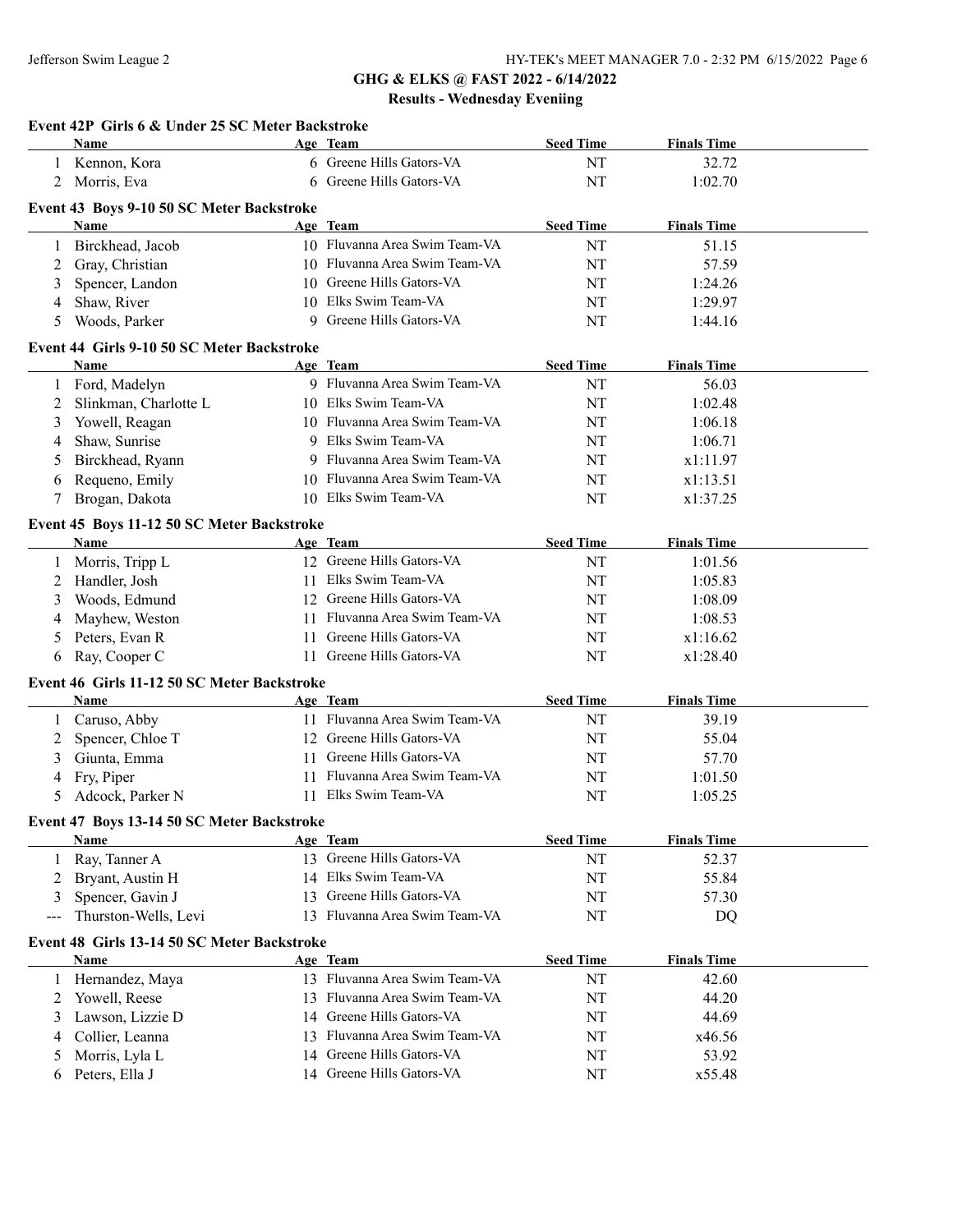| Name                                                | Age Team                      | <b>Seed Time</b> | <b>Finals Time</b> |  |
|-----------------------------------------------------|-------------------------------|------------------|--------------------|--|
| --- Howard, Katelynn                                | 14 Greene Hills Gators-VA     | NT               | <b>DQ</b>          |  |
| Event 49 Boys 15-18 50 SC Meter Backstroke          |                               |                  |                    |  |
| <b>Name</b>                                         | Age Team                      | <b>Seed Time</b> | <b>Finals Time</b> |  |
| Bunyea, Mason C<br>1                                | 16 Greene Hills Gators-VA     | NT               | 34.76              |  |
| Hill, Adam<br>2                                     | 16 Greene Hills Gators-VA     | NT               | 36.12              |  |
| Bunyea, Will M<br>3                                 | 18 Greene Hills Gators-VA     | NT               | x44.04             |  |
| Sisson, Andrew<br>4                                 | 16 Greene Hills Gators-VA     | NT               | x46.61             |  |
|                                                     |                               |                  |                    |  |
| Event 50 Girls 15-18 50 SC Meter Backstroke<br>Name | Age Team                      | <b>Seed Time</b> | <b>Finals Time</b> |  |
|                                                     | 16 Elks Swim Team-VA          |                  |                    |  |
| Slinkman, Taylor R<br>1                             |                               | NT               | 41.70              |  |
| Yowell, Riley<br>2                                  | 17 Fluvanna Area Swim Team-VA | NT               | 41.76              |  |
| Hernandez, Laura<br>3                               | 17 Fluvanna Area Swim Team-VA | NT               | 47.16              |  |
| Alvarez, Jordan S<br>4                              | 16 Greene Hills Gators-VA     | NT               | 48.00              |  |
| Morris, SaraB P<br>5                                | 15 Greene Hills Gators-VA     | NT               | 55.79              |  |
| Event 51 Boys 8 & Under 25 SC Meter Butterfly       |                               |                  |                    |  |
| Name                                                | Age Team                      | <b>Seed Time</b> | <b>Finals Time</b> |  |
| Kibler, Liam D<br>1                                 | 8 Greene Hills Gators-VA      | NT               | 22.80              |  |
| Event 52 Girls 8 & Under 25 SC Meter Butterfly      |                               |                  |                    |  |
| Name                                                | Age Team                      | <b>Seed Time</b> | <b>Finals Time</b> |  |
| 1 Ryan, Kendyl M                                    | 8 Greene Hills Gators-VA      | NT               | 36.45              |  |
| Event 53 Boys 9-10 50 SC Meter Butterfly            |                               |                  |                    |  |
| <b>Name</b>                                         | Age Team                      | <b>Seed Time</b> | <b>Finals Time</b> |  |
| 1 Kibler, Jack A                                    | 10 Greene Hills Gators-VA     | NT               | 42.36              |  |
|                                                     |                               |                  |                    |  |
| Event 54 Girls 9-10 50 SC Meter Butterfly           |                               |                  |                    |  |
| Name                                                | Age Team                      | <b>Seed Time</b> | <b>Finals Time</b> |  |
| 1 Eubanks, Riley R                                  | 10 Fluvanna Area Swim Team-VA | NT               | 48.67              |  |
| Event 55 Boys 11-12 50 SC Meter Butterfly           |                               |                  |                    |  |
| <b>Name</b>                                         | Age Team                      | <b>Seed Time</b> | <b>Finals Time</b> |  |
| 1 Rensch, Levi A                                    | 12 Fluvanna Area Swim Team-VA | NT               | 40.50              |  |
| 2 Morris, Wyatt L                                   | 12 Greene Hills Gators-VA     | <b>NT</b>        | 1:17.87            |  |
| Event 56 Girls 11-12 50 SC Meter Butterfly          |                               |                  |                    |  |
| Name                                                | Age Team                      | <b>Seed Time</b> | <b>Finals Time</b> |  |
| Shifflett, Cooper E                                 | 12 Greene Hills Gators-VA     | NT               | 45.47              |  |
| 2 Watkins, Emmy                                     | 11 Fluvanna Area Swim Team-VA |                  |                    |  |
|                                                     |                               | NT               | 1:13.78            |  |
| Event 57 Boys 13-14 50 SC Meter Butterfly           |                               |                  |                    |  |
| <b>Name</b>                                         | Age Team                      | <b>Seed Time</b> | <b>Finals Time</b> |  |
| Slinkman, Hunter J<br>1                             | 14 Elks Swim Team-VA          | NT               | 35.26              |  |
| Event 58 Girls 13-14 50 SC Meter Butterfly          |                               |                  |                    |  |
| Name                                                | Age Team                      | <b>Seed Time</b> | <b>Finals Time</b> |  |
| 1 Bunyea, Lily G                                    | 13 Greene Hills Gators-VA     | NT               | 55.46              |  |
| Event 59 Boys 15-18 50 SC Meter Butterfly           |                               |                  |                    |  |
|                                                     |                               |                  |                    |  |
| Name                                                | Age Team                      | <b>Seed Time</b> | <b>Finals Time</b> |  |
| 1 Caruso, Anthony                                   | 17 Fluvanna Area Swim Team-VA | NT               | 30.22              |  |
| Ward, Kameron<br>$\overline{2}$                     | 17 Greene Hills Gators-VA     | NT               | 32.21              |  |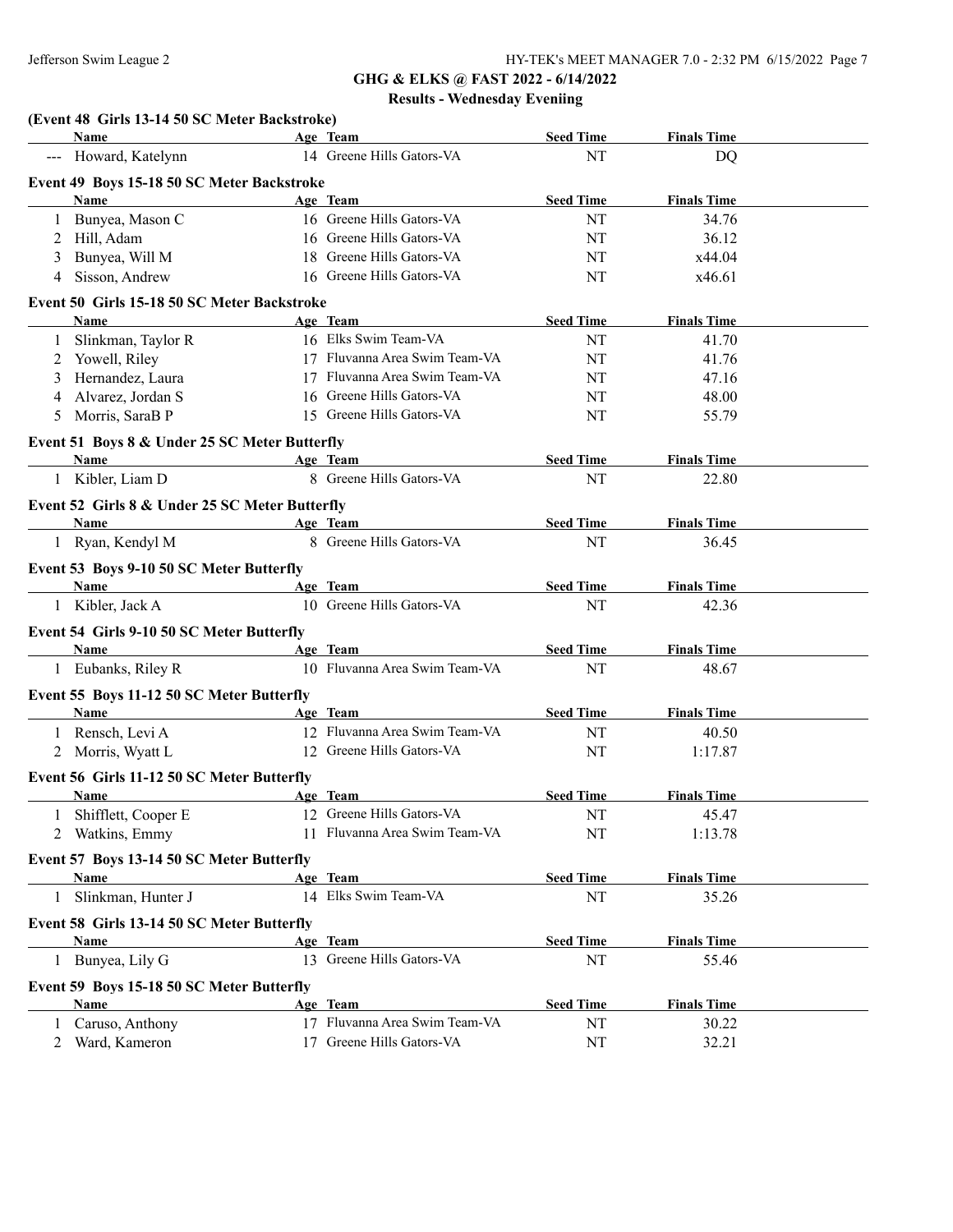|                   | (Event 59 Boys 15-18 50 SC Meter Butterfly)<br>Name             | Age Team                            | <b>Seed Time</b>            | <b>Finals Time</b>        |
|-------------------|-----------------------------------------------------------------|-------------------------------------|-----------------------------|---------------------------|
|                   | 3 Bunyea, Mason C                                               | 16 Greene Hills Gators-VA           | NT                          | 32.89                     |
|                   | 4 Davis, Tyler                                                  | 16 Fluvanna Area Swim Team-VA<br>NT |                             | 33.86                     |
|                   | Event 60 Girls 15-18 50 SC Meter Butterfly                      |                                     |                             |                           |
|                   | Name                                                            | Age Team                            | <b>Seed Time</b>            | <b>Finals Time</b>        |
| 1                 | Collier, Lexi                                                   | 16 Fluvanna Area Swim Team-VA       | NT                          | 39.08                     |
| 2                 | Outland, Lily                                                   | 15 Elks Swim Team-VA                | NT                          | 43.22                     |
| 3                 | Roach, Hanna                                                    | 17 Greene Hills Gators-VA           |                             | 45.56                     |
| $\qquad \qquad -$ | Slinkman, Taylor R                                              | 16 Elks Swim Team-VA                | NT<br>NT                    | DQ                        |
|                   |                                                                 |                                     |                             |                           |
|                   | Event 73 Boys 9-10 200 SC Meter Freestyle Relay<br>Team         | Relay                               | <b>Seed Time</b>            | <b>Finals Time</b>        |
|                   | Greene Hills Gators-VA                                          | $\mathbf{A}$                        | NT                          | 3:02.27                   |
|                   |                                                                 |                                     |                             |                           |
|                   | 1) Kibler, Archer F 10                                          | 2) Payne, Ezra 10                   | 3) Kibler, Jack A 10        | 4) Liebler, Mark 9        |
|                   | Event 74 Girls 9-10 200 SC Meter Freestyle Relay                |                                     |                             |                           |
|                   | Team                                                            | Relay                               | <b>Seed Time</b>            | <b>Finals Time</b>        |
|                   | 1 Fluvanna Area Swim Team-VA                                    | $\mathbf{A}$                        | <b>NT</b>                   | 3:14.56                   |
|                   | 1) Yowell, Reagan 10                                            | 2) Eubanks, Riley R 10              | 3) Kenny, Catie 10          | 4) Ford, Madelyn 9        |
|                   | Event 75 Boys 11-12 200 SC Meter Freestyle Relay                |                                     |                             |                           |
|                   | Team                                                            | Relay                               | <b>Seed Time</b>            | <b>Finals Time</b>        |
|                   | 1 Fluvanna Area Swim Team-VA                                    | $\mathbf{A}$                        | NT                          | 3:13.56                   |
|                   | 1) Mayhew, Weston 11                                            | 2) Gray, Christian 10               | 3) Birckhead, Jacob 10      | 4) Rensch, Levi A 12      |
|                   | 2 Greene Hills Gators-VA                                        | $\mathbf{A}$                        | NT                          | 3:41.01                   |
|                   | 1) Woods, Edmund 12                                             | 2) Peters, Evan R 11                | 3) Morris, Wyatt L 12       | 4) Ray, Cooper C 11       |
|                   | Event 76 Girls 11-12 200 SC Meter Freestyle Relay               |                                     |                             |                           |
|                   | Team                                                            | Relay                               | <b>Seed Time</b>            | <b>Finals Time</b>        |
|                   | Greene Hills Gators-VA                                          | $\mathbf{A}$                        | NT                          | 3:01.50                   |
|                   | 1) Bruce, Kylie 11                                              | 2) Giunta, Emma 11                  | 3) Shifflett, Cooper E 12   | 4) Spencer, Chloe T 12    |
|                   | 2 Fluvanna Area Swim Team-VA                                    | A                                   | NT                          | 3:06.20                   |
|                   | 1) Fry, Piper 11                                                | 2) Watkins, Emmy 11                 | 3) Potter, Annika 12        | 4) Caruso, Abby 11        |
|                   | 3 Elks Swim Team-VA                                             | A                                   | NT                          | 3:29.20                   |
|                   | 1) Sexton, Lily 11                                              | 2) Shaw, Sunrise 9                  | 3) Slinkman, Charlotte L 10 | 4) Adcock, Parker N 11    |
|                   | Event 77 Boys 13-14 200 SC Meter Freestyle Relay                |                                     |                             |                           |
|                   | Team                                                            | <b>Relay</b>                        | <b>Seed Time</b>            | <b>Finals Time</b>        |
|                   | 1 Greene Hills Gators-VA                                        | $\mathbf{A}$                        | NT                          | 2:27.07                   |
|                   | 1) Davis, Mitch W 13                                            | 2) Spencer, Gavin J 13              | 3) Ray, Tanner A 13         | 4) Kibler, Christian P 12 |
|                   | Event 78 Girls 13-14 200 SC Meter Freestyle Relay               |                                     |                             |                           |
|                   | <b>Team</b>                                                     | Relay                               | <b>Seed Time</b>            | <b>Finals Time</b>        |
|                   | 1 Fluvanna Area Swim Team-VA                                    | $\boldsymbol{\rm{A}}$               | NT                          | 2:26.15                   |
|                   | 1) Hernandez, Maya 13                                           | 2) Collier, Leanna 13               | 3) Caruso, Josi 13          | 4) Yowell, Reese 13       |
|                   | 2 Greene Hills Gators-VA                                        | $\mathbf{A}$                        | NT                          | 2:51.54                   |
|                   | 1) Bunyea, Lily G 13                                            | 2) Morris, Lyla L 14                | 3) Lawson, Lizzie D 14      | 4) Howard, Katelynn 14    |
|                   |                                                                 |                                     |                             |                           |
|                   | Event 79 Boys 15-18 200 SC Meter Freestyle Relay<br><b>Team</b> | Relay                               | <b>Seed Time</b>            | <b>Finals Time</b>        |
|                   | Greene Hills Gators-VA                                          | A                                   | NT                          | 1:57.75                   |
|                   | 1) Shifflett, Tucker B 17                                       | 2) Hill, Adam 16                    | 3) Bunyea, Mason C 16       | 4) Ward, Kameron 17       |
|                   | 2 Fluvanna Area Swim Team-VA                                    | A                                   | NΤ                          | 2:04.69                   |
|                   | 1) Bodenstein, Padraic 13                                       | 2) Thurston-Wells, Jacob 15         | 3) Davis, Tyler 16          | 4) Caruso, Anthony 17     |
|                   |                                                                 |                                     |                             |                           |